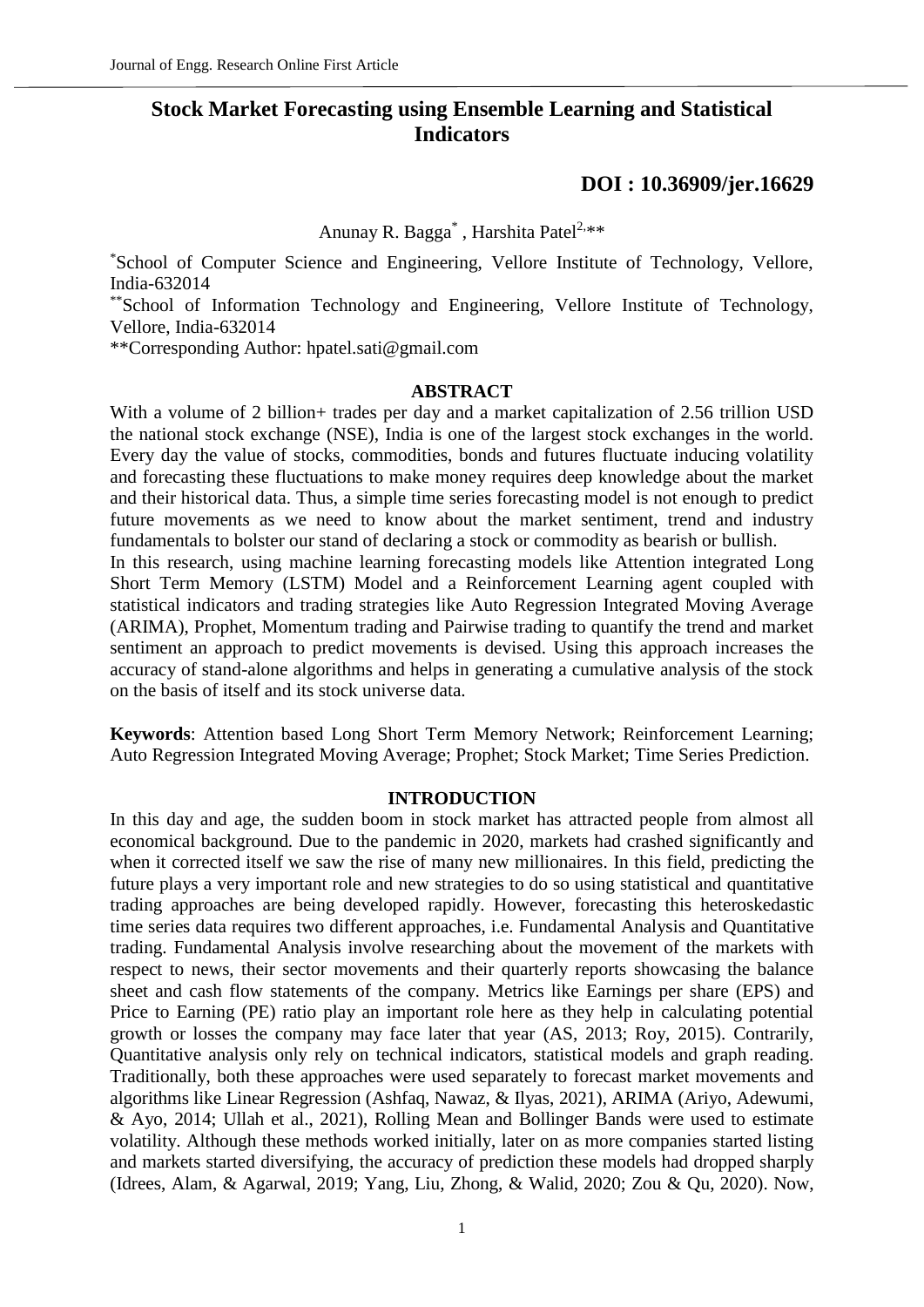with the advent of Deep Learning models, industries have shifted to using AI and Machine Learning algorithms to forecast market movements and prediction in other research areas. In this Research, an approach to predict stock returns and generate signals to buy, sell or hold is developed using Attention-LSTM (Zou & Qu, 2020) and a Reinforcement Learning Agent (Li, Zheng, & Zheng, 2019; Yang et al., 2020) for quantitative analysis and their decisions are bolstered by using momentum trading, trend analysis and a pair wise behavioural strategy for quantifying the fundamentals and the current state of the market sentiment which a quantitative approach fails to account for. The input of this model is the Open, High, Low, Close (OHLC) time series data coupled with volume, stock coefficients and their adjusted close of multiple companies and it outputs the future price predicted and a signal to buy, hold or sell shares for each.

In this paper, firstly all algorithms and models used in the research are listed followed by the results obtained by using them as stand-alone use cases. At the end, the proposed model findings are mentioned. The objective of this paper is to:

- a. Incorporate various algorithms towards building a model for accurately predicting market movements.
- b. Use different point of views bought in by the different strategies constructively to bolster each model's strength.
- c. To showcase the diversity of stock market prediction algorithms and their specific use cases.

# **RELATED WORK**

In recent years, many models and algorithms have been developed for predicting stock prices and market behaviour. Many of these models focus on fundamental analysis of a company data for predicting movements (AS, 2013; Roy, 2015) whereas some only refer to the historical time series data and graph reading skills (Ariyo et al., 2014; Ashfaq et al., 2021; Idrees et al., 2019; Li et al., 2019; Pahwa, Khalfay, Soni, & Vora, 2017; Ray, Khandelwal, & Baranidharan, 2018; Yang et al., 2020; Zou & Qu, 2020). However, due to the ever-changing nature of the stock market all algorithms become inaccurate as more people discover their use so new models and algorithms take their place to keep up with this change. Presently, RNN and LSTMs are considered to predict prices most accurately (Ashfaq et al., 2021; Idrees et al., 2019; Ray et al., 2018; Zou & Qu, 2020) and reinforcement learning agents are considered as the future of stock prediction (Li et al., 2019; Yang et al., 2020). Although this is true, combining multiple different models and using their results to predict a pump or a dump in the prices generates much better results than any stand-alone model (Ashfaq et al., 2021; Roy, 2015; Ullah et al., 2021). Due to this, the use of ensemble learning techniques in the prediction models is increasing rapidly as all investors are looking to maximize their profits and cannot ignore either fundamental or technical analysis. Also ensemble learning has already proved to a worthy approach in different researches (Basha, Rajput, & Vandhan).

Other than these dedicated research work on stock prediction, some notable machine learning applications can also be considered as various prediction strategies that can further lead to predict stocks insights too. Starting from the basic data mining strategies (Basha & Rajput, 2018, 2019; H Patel & Rajput, 2011) to today's advanced machine learning approaches (Harshita Patel, Rajput, Stan, & Miclea, 2022; Harshita Patel et al., 2020; Tripathy, Parimala, & Reddy, 2021), information prediction got enough attention from research community and helped them to find important insights from various types of data(Harshita Patel & Thakur, 2019; Harshita Patel & Thakur). Some of these pre-approved approaches from other application can be applied in stock prediction as well (Alazab et al., 2020). The article mainly concerns about the latest approaches for stock market prediction.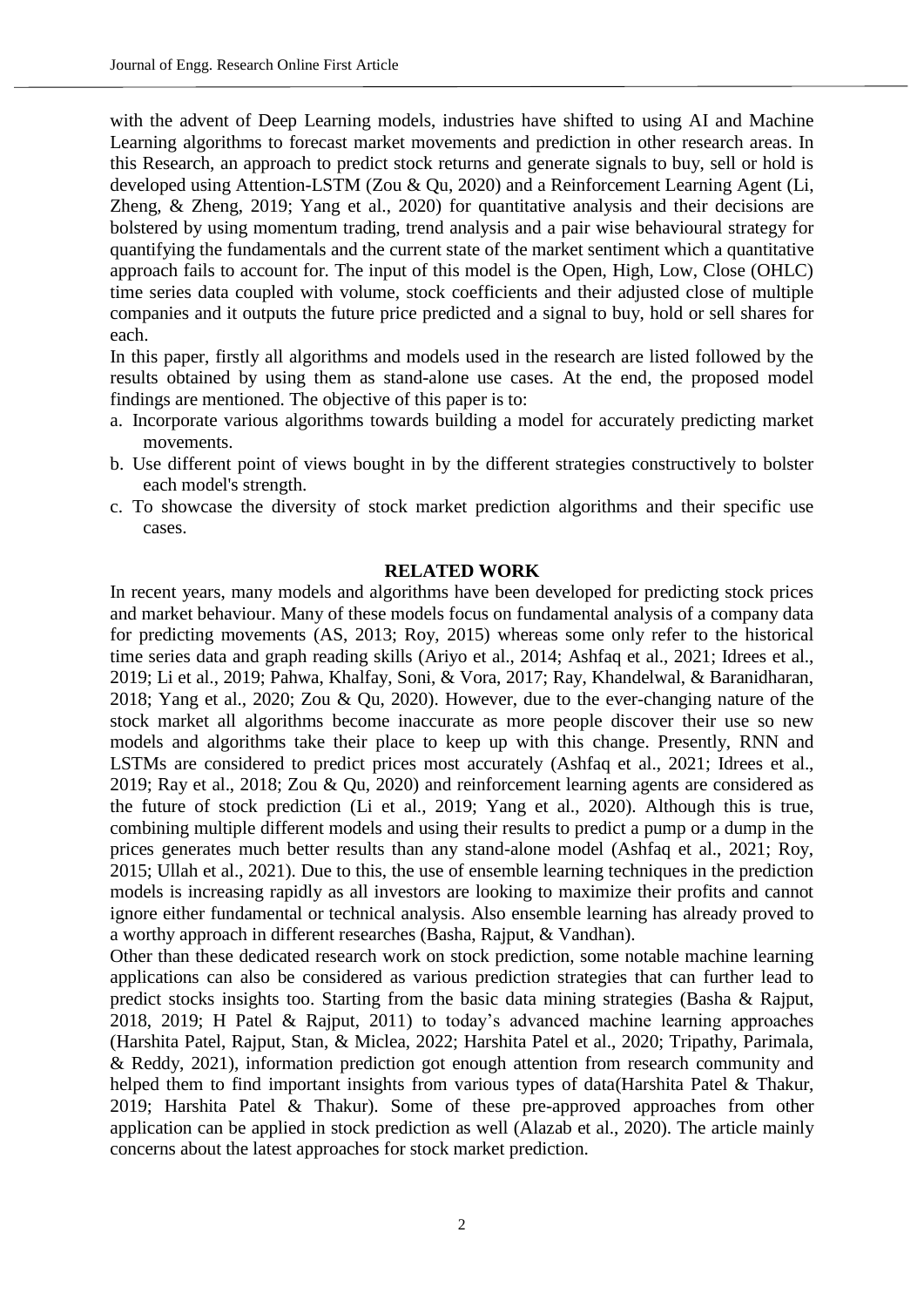# **DATASET AND FEATURES**

The dataset used for this research includes companies listed in the NIFTY 50 index of the NSE stock exchange in India extracted from Alpha Vantage API Documentation (https://www.alphavantage.co/documentation). It consists of daily "Open", "High", "Low", "Close", "Volume", "Adjusted Close", "Split Coefficient", "Dividend" and "Volume" for each company starting from the day it was listed on the exchange. As a part of pre-processing stage 2 more columns were added to this dataset which are "Return" and "Log Return" to further improve our models performance and get better evaluation metrics. Their calculation is as follows:

$$
Return [day] = adj\_close[day + N] - adj\_close[day]. \tag{1}
$$

$$
LogReturn[day] = \ln\left(\frac{adj\_close[day+N]}{adj\_close[day]}\right). \tag{2}
$$

The reason a 5-day period is selected  $(N = 5)$  in this research is because the evaluation is for calculating weekly returns rather than daily. Usage of logarithms is implemented because it scales the return between [-1,1] as our returns are mainly concerned with percentage growth so stocks with higher value per share will always show high numbers in comparison to other midcaps or small-caps if log returns is not used. Another reason of using Logarithm is its additive property. If we need to calculate the returns of more than 1-time period, then summation of all log returns between start and end date can give the desired results because:

$$
\ln\left(\frac{adj\_close(i+N)}{adj\_close(i)}\right) = \sum_{n=0}^{N-1} ln \cdot \left(\frac{adj\_close(i+n+1)}{adj\_close(i+n)}\right).
$$
 (3)

Where,  $i =$  Initial Day

 $N =$  Period till which Log Return to be calculated

A sample of the dataset used is shown in Table 1.

# **Table 1:** Sample Dataset of ONGC stock price

| <b>Timestamp</b> | <b>Open</b> | <b>High</b> | Low        | Close | <b>Adjusted</b> | <i>Volume</i> | <b>Dividend</b> | <b>Split</b> | <b>Return</b> | Log       |
|------------------|-------------|-------------|------------|-------|-----------------|---------------|-----------------|--------------|---------------|-----------|
|                  |             |             |            |       | <i>Close</i>    |               | amount          | Coefficient  |               | return    |
| $2021 - 02 - 26$ | 115.9       | 118.4       | $110^{-1}$ |       | 111.15          | 3495120       |                 |              |               | 0.03318   |
| $2021 - 02 - 25$ |             | 120.5       | 115.4      | 119   | 119             | 6220965       |                 |              | $-6.30$       | $-0.0543$ |
| 2021-02-24       | 13.8        | 115.5       | 101        | 13.65 | '13.65          | 6161383       |                 |              |               | 0.00263   |

## **ALGORITHMS AND TRADING STRATEGIES**

#### *Momentum Trading:*

One of the most rudimentary trading strategies is momentum trading to generate trading signals. A trading signal is a sequence of trading actions that can be used to take trading actions. In this strategy, for each month a ranking of stocks is made using their previous returns and the top performing stocks are selected for investing. The bottom performing stocks can be selected to if needed to develop a short portfolio (Foltice & Langer, 2015).

#### *Pair-wise Trading:*

This trading strategy tries to find the most similar group of stocks and then assumes that all of them try to move towards the total mean price of the group (Diamond, 1990). Also known as mean reversion principle, this strategy keeps into account the market behaviour and sentiment towards the sector a stock belongs to since the most similar stocks is found in companies belonging to the same industry. If we see steep decline across multiple companies of a sector, chances of a fall of top performing companies in that group becomes very high.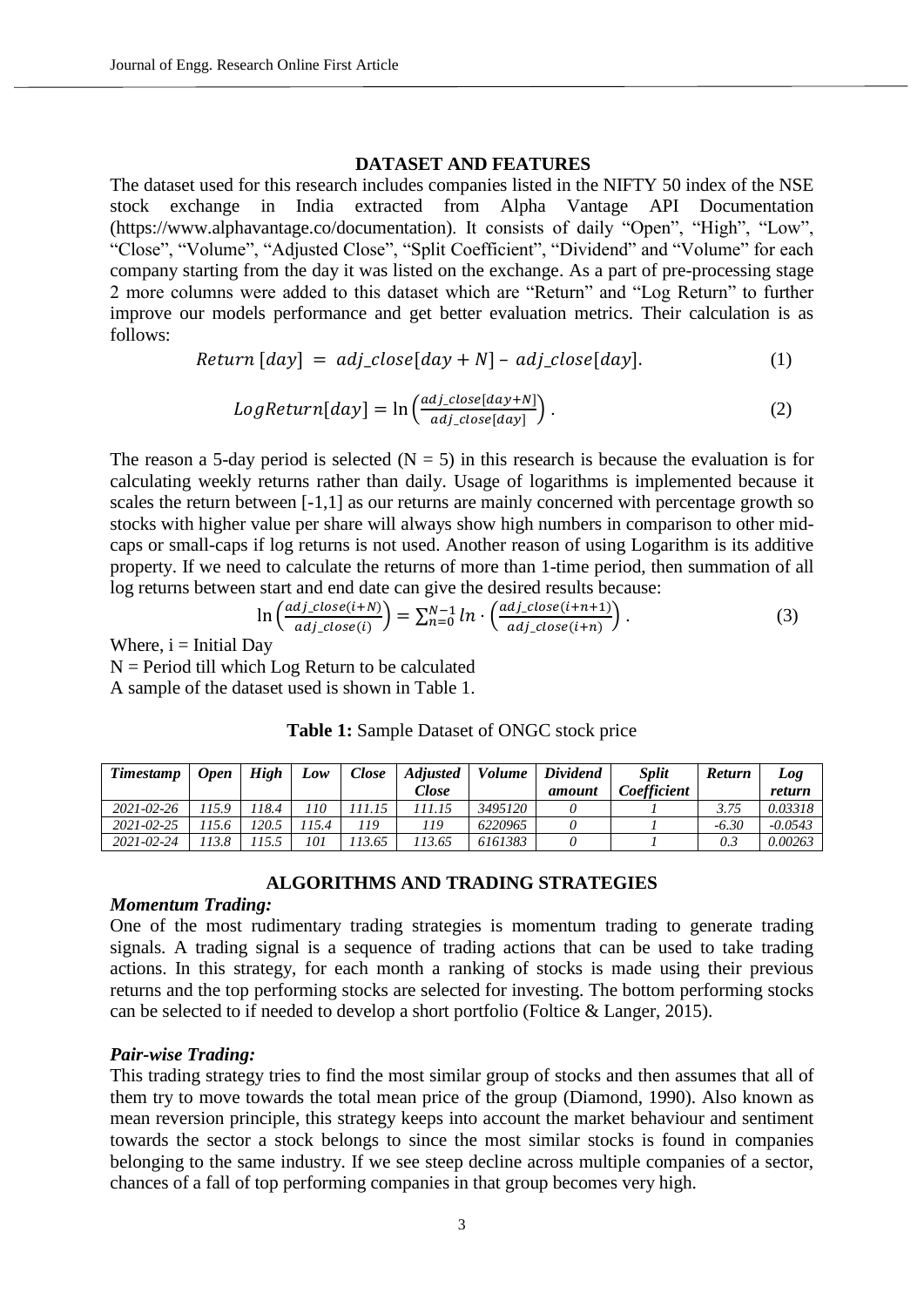In this project, a cosine similarity metric was used to find the most similar group of stocks. On the basis of how far they were from the mean, a score was allocated to each stock. A positive score signified that the value of stock is less than the mean of its similarly performing stocks so a growth is predicted whereas a negative score meant that the stock is already giving higher returns than expected and is hence predicted to fall in the coming future.

cosine\_similarity(a, b) = 
$$
\frac{\sum (a \cdot b)}{\sqrt{\sum a^2} \cdot \sqrt{\sum b^2}}
$$
 (4)

a, b are returns of stock A & B respectively

Figure 1 depicts the similar trends in ONGC, GAIL and IOC all three of which belong to Energy and Petroleum sector.



**Figure 1:** Data of ONGC, GAIL and IOC showing similar trend and mean reversion

# *Prophet Trend Analysis and Newton Forward Interpolation:*

Prophet is a procedure for forecasting time series data based on an additive model which takes into account yearly, weekly and daily seasonality developed by Facebook (Taylor & Letham, 2018). They use a decomposable time series model following the equation:

$$
y(t) = g(t) + s(t) + h(t) + \epsilon .
$$
 (5)

Here,

- $\bullet$  g(t) is the trend function which calculates the volatility in the time series in a nonperiodic approach
- s(t) calculates volatility on a weekly or yearly seasonality.
- $h(t)$  calculates the effect of holidays on the time series.
- $\bullet$   $\in$  is an error term. Since this research involves predicting weekly returns we only need trend analysis to work with as it is a very short time period.

The prophet model requires 2 parameters named 'ds' and 'y' which in this case will the 'timestamp' and Z-scaled 'adjusted close'.

$$
Z - Scale = \frac{Stock[adj\_close] - mean(Srock[adj\_close])}{std(Stok[adj\_close])}
$$
 (6)

Using these we can get a simplified trend of the stock being studied as shown in Figure 2.

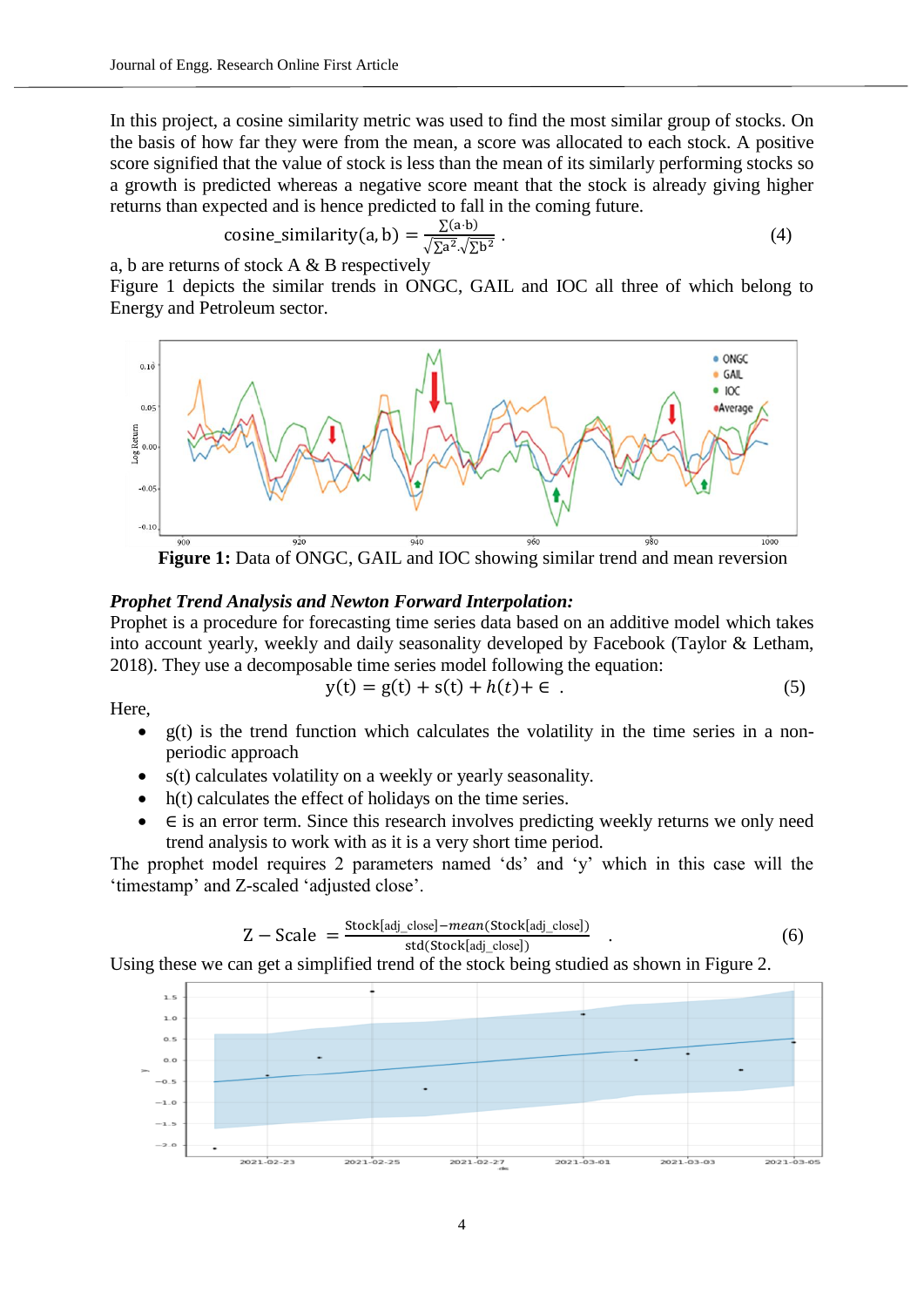**Figure 2:** ONGC Trend for 20 days. Dark Blue line is the trend. Black dots are the Zscaled adjusted close and the blue region shows the trend  $\pm$  standard Deviation Zone.

Since the Prophet trend analysis algorithm outputs the coordinates of the trend curve, performing Newton Forward Interpolation at the last point can calculate the instantaneous slope of the equation helping in quantifying the momentum of the stock (Das & Chakrabarty, 2016). It can be used as follows:

$$
y(t) = y_0 + p \cdot \Delta y_0 + \frac{p(p-1)\Delta y_0^2}{2!} + \dots \frac{(p(p-1)\Delta (p-n+1)\Delta y_0^n)}{n!}.
$$
 (7)

Here, y(t) will give us an equation of the trend line which later on is being differentiated and t substituted can give the slope which is a quantitative measure of the momentum of the stock. Slope for Figure 3 is -1.22. A positive slope shows a growing momentum and a negative one quantifies the fall.



*Auto Regressive Integrated Moving Average (ARIMA):* ARIMA model is a statistical Time Series analysis and forecasting method in which data is differentiated at least once to make it stationary and solve the autocorrelation problem and then passed on to an Auto Regression and Moving Average integrated equation (Ariyo et al., 2014; Ray et al., 2018). Auto Regression model derives a linear equation to predict the next time series data by using p lags of the dataset whereas Moving Average model derives a linear equation using q lagged forecast errors.

Auto Regression:

$$
Y_t = \alpha + \beta_1 Y_{t-1} + \beta_2 Y_{t-2} + \cdots \ \beta_p Y_{t-p} + \varepsilon_t. \tag{8}
$$

Moving Average:

$$
Y_t = \alpha + \varepsilon_t + \gamma_1 \varepsilon_{t-1} + \gamma_2 \varepsilon_{t-2} + \cdots \gamma_q \varepsilon_{t-q}.
$$
\n
$$
(9)
$$

ARIMA:

$$
Y_t = \alpha + AutoRegression(Y_t) + MovingAverage(Y_t) . \qquad (10)
$$

For calculating the parameters (p,q,d) where d is the order of differentiation, the steps followed were:

 Conduct an Ordinary Least Square Regression Test (OLSR test) to analyse the relation between each data point and check for autocorrelation problem.

• Using the Durbin – Watson test coupled with ORS to identify whether an autocorrelation problem exists or not using this method.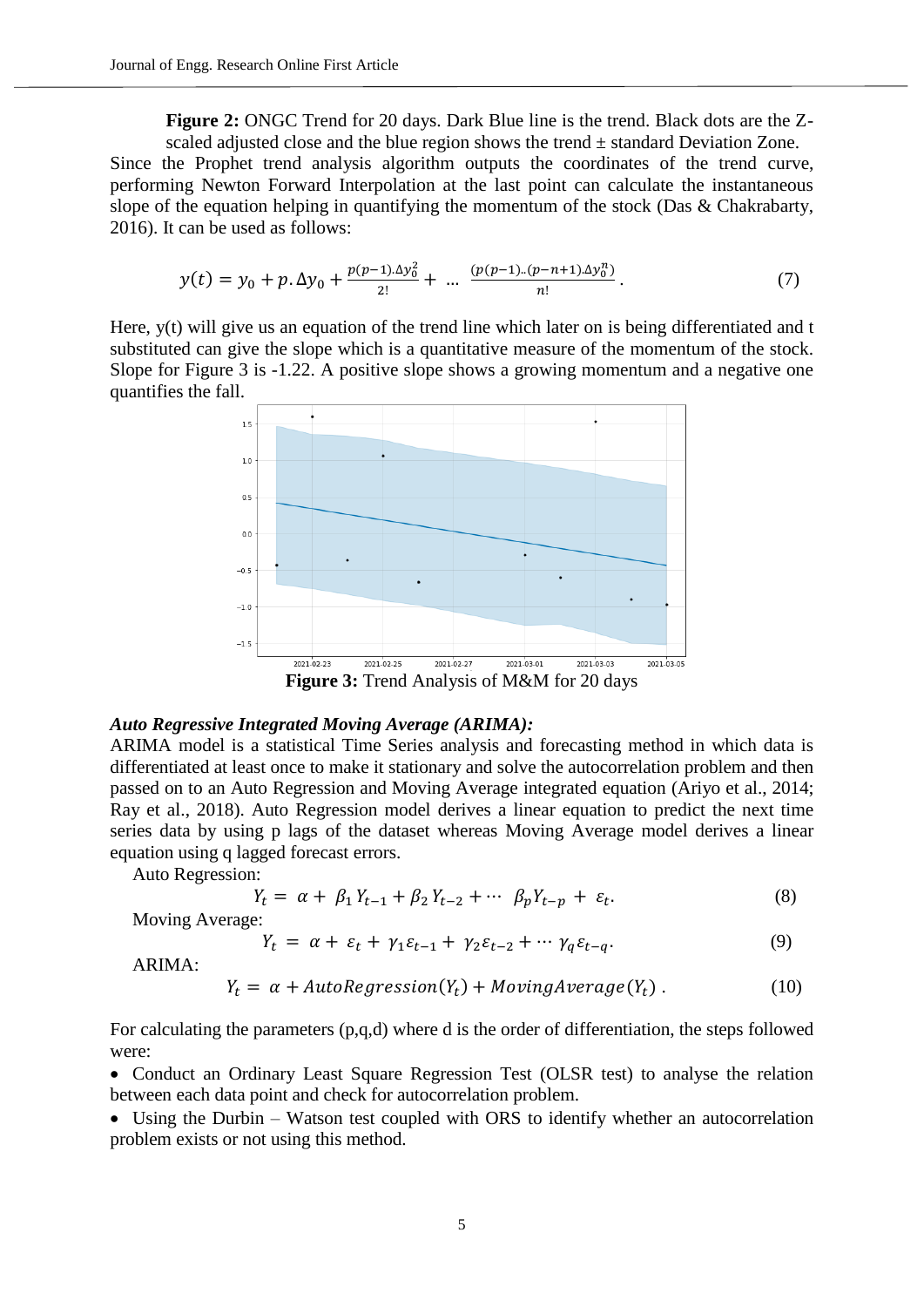After conducting the test on ONGC stock, a strong positive autocorrelation was found with a Durbin-Watson value of 0.433 since the underlying data is a time series data and linear regression models fail in such cases.

|                   |               | OLS Regression Results                  |              |           |  |
|-------------------|---------------|-----------------------------------------|--------------|-----------|--|
|                   |               |                                         |              |           |  |
| Dep. Variable:    | v             | R-squared (uncentered):                 |              | 0.000     |  |
| Model:            | OLS           | Adj. R-squared (uncentered):            |              | $-0.000$  |  |
| Method:           | Least Squares | F-statistic:                            |              | 0.2648    |  |
| Date:             |               | Fri, 07 May 2021    Prob (F-statistic): |              | 0.607     |  |
| Time:             | 09:02:05      | Log-Likelihood:                         |              | $-8776.3$ |  |
| No. Observations: | 2798          | AIC:                                    |              | 1.755e+04 |  |
| Df Residuals:     | 2789          | BIC:                                    |              | 1.756e+04 |  |
| Df Model:         | 1             |                                         |              |           |  |
| Covariance Type:  | nonrobust     |                                         |              |           |  |
|                   |               |                                         |              |           |  |
|                   | coef stderr   | t                                       | P> t  [0.025 | 0.9751    |  |
|                   |               |                                         |              |           |  |
| x1<br>$-0.0004$   | 0.001         | $-0.515$<br>0.607                       | $-0.002$     | 0.001     |  |
|                   |               |                                         |              |           |  |
| Omnibus:          | 272.118       | Durbin-Watson:                          |              | 0.433     |  |
| Prob(Omnibus):    | 0.000         | Jarque-Bera (JB):                       |              | 1731.184  |  |
| Skew:             | 0.208         | $Prob(JB)$ :                            |              | 0.00      |  |
| Kurtosis:         | 6.836         | Cond. No.                               |              | 1.00      |  |
|                   |               |                                         |              |           |  |

**Figure 4:** OLS Regression test results for undifferentiated data

Therefore, after double differentiating the data the problem of autocorrelation is resolved.

 For choosing p, an autocorrelation vs. lag graph was plotted for a double differentiated dataset and a point giving minimal autocorrelation is selected. For ONGC a lag of 4 was selected as per the graphs 5a and 5b below.



**Figure 5a:** Single Differential graph of autocorrelation vs lag plot. As observable, in the range [0,4] and strong positive correlation is present and after a wave like pattern emerges



**Figure 5b:** Double Differential graph of autocorrelation vs lag plot. At 4 a 0 autocorrelation is found after which a deep negative correlation occurs at 5 since a week ends after 5 days in the stock universe so a deviation is expected here.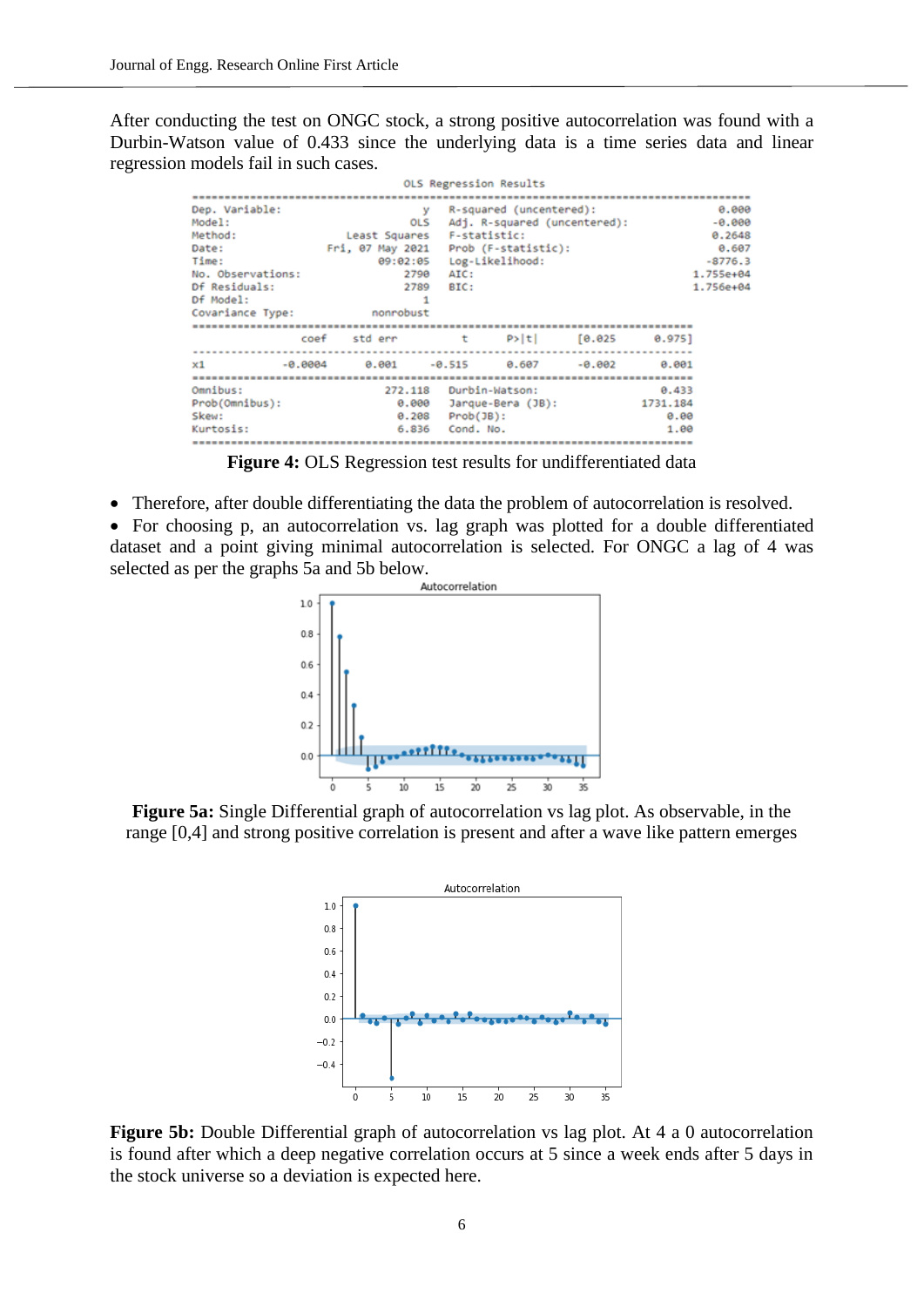q is selected as 2 for all as per Holt's linear method with additive errors model also called as double exponential smoothing.

## *Stacked Attention Based Long Short Term Memory (LSTM):*

LSTM introduce the concept of memory to classical Neural Networks. It does so by passing the results of previously iterated data through the network and processes current and previous data calculation in 4 different stages or gates which are Forget Gate, Input Gate and Output Gate. This 3 stage calculation method helps forecasting time series data easily and efficiently.

The Forget Gate  $(f_t)$  determines which information to store and which is no longer needed and is forgotten. It uses previous time step ( $h_{t-1}$ ) and current step ( $x_t$ ) and gives a value ranging between [0,1] to show how much memory should be discarded. (0 implies no memory is forgotten and 1 implies complete deletion)

The Input Gate determines how much of the information from previous states is relevant to the current input state. It involves getting the state of the current cell  $(i<sub>t</sub>)$  then creates a new cell state ( $\overline{C}_t$ ) and finally updates the current cell with the new state values ( $C_t$ )

The Output Gate filters the memory in the new cell and the resultant value ( $O_t$ ) is processed with the updated cell state to get the time step of current cell  $(h_t)$ .

Figure 6 (Varsamopoulos, Bertels, & Almudever, 2019) below includes all calculations used to get the fields mentioned above.



**Figure 6:** LSTM Cell

In this research, a stacked LSTM model is used which means there are multiple layers of LSTM cells incorporated into the network and Attention Model is also integrated to this. An Attention mechanism helps the model to concentrate on only the important aspects of its memory states and gives more weightage to them. This method is viable for stock markets too as all the parameters in a stock dataset are of different importance levels and some have a higher impact on stocks volatility than the others (Ashfaq et al., 2021; Pahwa et al., 2017; Ray et al., 2018; Zou & Qu, 2020). An Attention vector can be calculated using Attention weights and a context vector as follows:

$$
\alpha_{t} = \frac{e^{(h_{t}, h_{s})}}{\sum_{s=1}^{s} e^{score(h_{t}, h_{s'})}}
$$
 [Attention Weights]. (11)  

$$
c_{t} = \sum \alpha h_{s}
$$
 [Context Vector]. (12)

$$
\alpha_t = \tanh(W_c[c_t; h_t])
$$
 [Attention Vector]. (13)

Here  $W_c$  is the weight matrix and is a trainable parameter. The emphasized information is marked by the Attention vector. The Attention weights weigh in input and replace it with the new weighted input sequence.

This updated sequence can improve the LSTM model by signifying the specific key features and ignore the redundant ones.

The model's description used in this research is given in Table 2 below.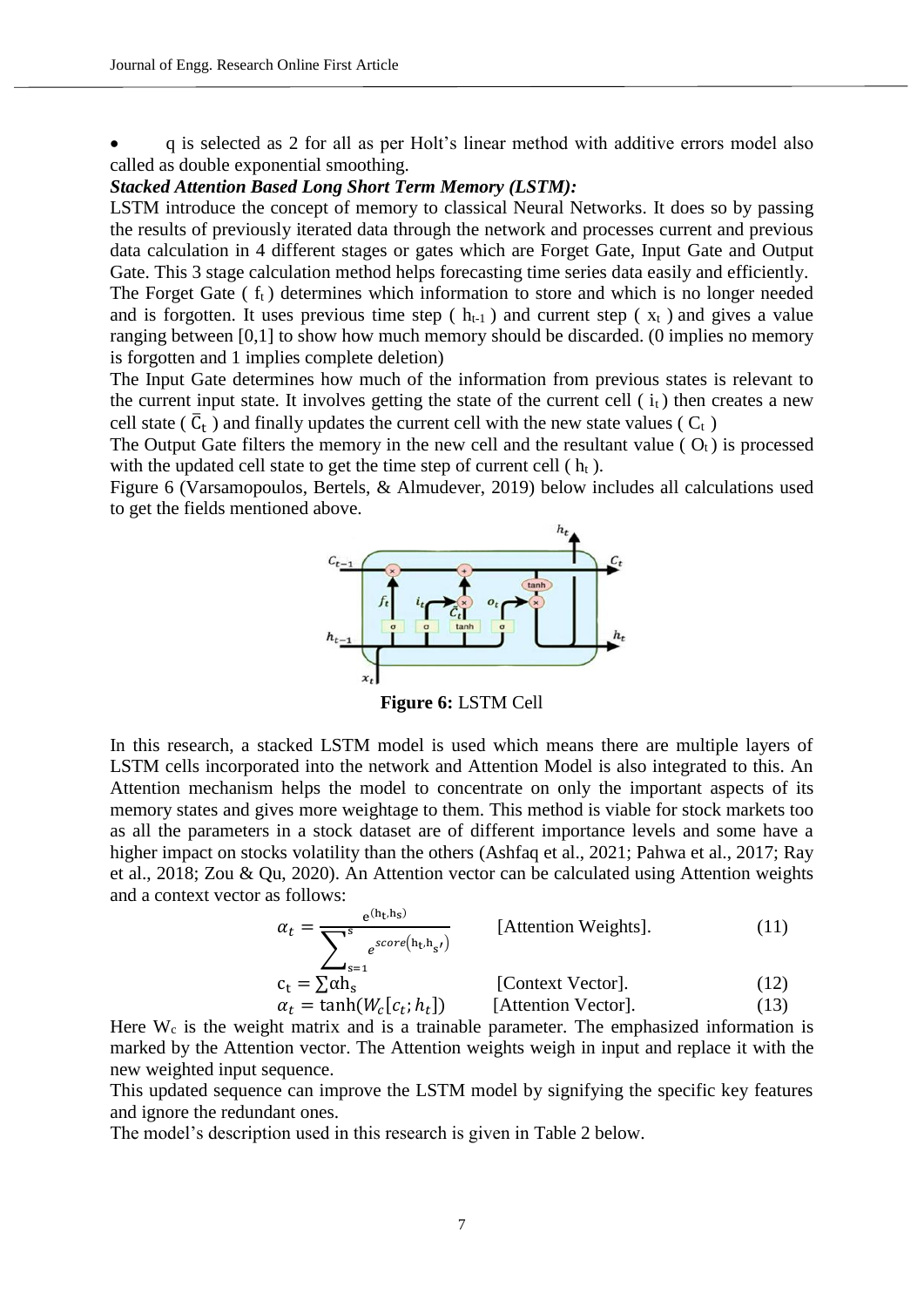| Layer (type)                        | <b>Output Shape</b> | <b>Number of Parameters</b> |
|-------------------------------------|---------------------|-----------------------------|
| LSTM_                               | (None, 20, 64)      | 16896                       |
| Dropout                             | (None, $20, 64$ )   |                             |
| <b>LSTM</b>                         | (None, 20, 32)      | 12416                       |
| Dropout                             | (None, 20, 32)      | 0                           |
| Last_hidden_state (Lambda)          | (None, 32)          | 0                           |
| Dense Attention score vector        | (None, 20, 32)      | 1024                        |
| Attention score (Dot)               | (None, 20)          | 0                           |
| <b>Attention Weight Activation</b>  | (None, 20)          | 0                           |
| <b>Context Vector</b>               | (None, 32)          | 0                           |
| <b>Attention output Concatenate</b> | (None, 64)          | 0                           |
| <b>Dense Attention Vector</b>       | (None, 128)         | 8192                        |
| Dense Layer                         | (None, 1)           | 129                         |

**Table 2:** Stacked LSTM with Attention Integrated model used in this research

# *Reinforcement Learning Agent:*

A Q-Learning based agent is used to generate buy, hold and sell signals (Li et al., 2019; Yang et al., 2020). A 4 layered CNN with ReLU activation function is developed and states with a window of 30 days adjusted closing price data is passed through this neural network to generate the 3 trading signals. All buy signals store the current price of a stock in a queue and with each sell signal a dequeue operation is conducted and a profit or loss is calculated. A reward score is then calculated depending on how accurate the signals were to generate a profit. By doing so, the current state, trading signal, reward and next state is stored in the agent's memory and the weights are re-evaluated for each iteration.

## **PROPOSED METHOD**

To predict the highly volatile and heteroskedastic movements in a stock market, relying on a singular algorithm for forecasting trends and investing money is never a smart idea. Instead what this research proposes is using multiple Deep Learning and Statistical algorithms to make an informed decision . Using Stacked LSTM and ARIMA for predicting the closing price of the next 5 days of the week and then bolstering that decision with the help of trend analysis algorithms i.e. Momentum trading, Pair-wise trading and Prophet Algorithm helps increase the accuracy of the time series prediction. Adding a reinforcement learning agent to this equation also has a supplementary effect on the results as the buy/hold/sell signals pass through another filter of scrutiny before final results. Figure 7 below is a diagrammatic representation of the method used in this research and shows how all algorithms are being used to get our final trading signals.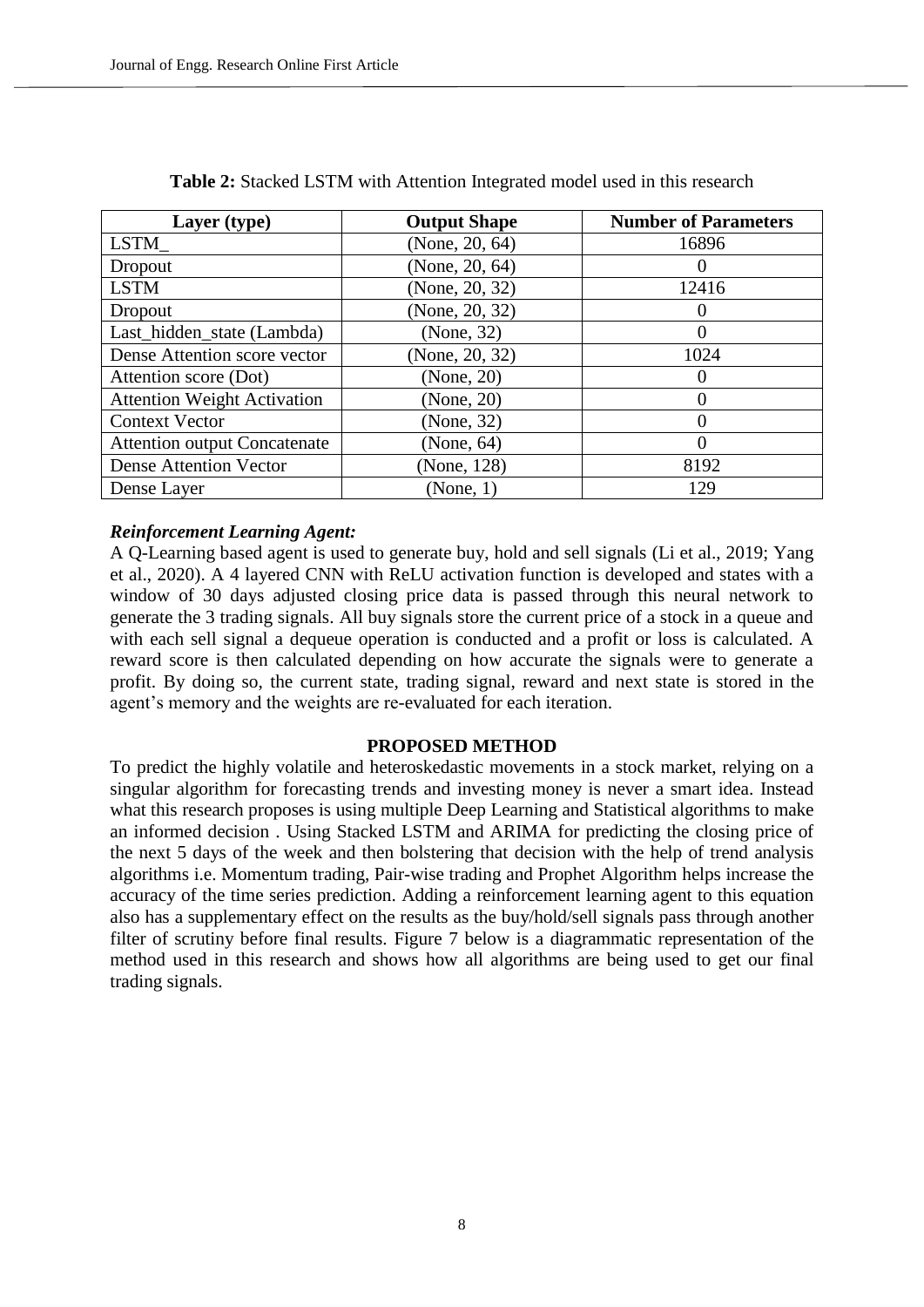

**Figure 7:** Proposed Model

Weighted Average Ensemble as the name suggests assigns weights to the forecasted values generated from both Stacked LSTMs and ARIMA models and multiplies them to their respective results to get a weighted result which takes both of these algorithms into account. The weights are in the range of [0, 1] and can be changed according to the user. The equation is as follows:

$$
P_t = w_1 \cdot P_{t_1} + w_2 \cdot P_{t_2} + \cdots \tag{14}
$$

Here  $w_1$ ,  $w_2$  are the weights and  $P_{t_1}$ ,  $P_{t_2}$  are the predicted prices on day t generated by model 1 and 2 respectively. Since the output is the predicted price on day t its value ranges depending on the stock and won't be a uniform metric to compare with others, hence log returns is used instead of closing prices and then they are passed on for Bagging.

Trend Score Calculation also follows the same logic and generates a singular metric recapitulating all trend analysis algorithms used. The value output of this method lies in the range of [-1, 1] where values closer to -1 mean sell and 1 indicate buy. Hold signals can be assigned as 0 or values within a certain range with 0 as their mean. For this research Hold signal was interpreted if trend analysis had an output in the range of [-0.3, 0.3]. Since, both Momentum trading and Pair wise generate values between [-1, 1] but Prophet Algorithm generates values in the range of [−∞, ∞] a MinMax Scaling Algorithm is used on it to scale down the data to the acceptable range of [-1, 1] and then weights are assigned to all three of them to get final trend scores.

## **RESULTS & DISCUSSION**

*Momentum Trading:*

The momentum of individual stocks in the stock universe is as follows in table 3. **Table 3:** Momentum scores of all stocks

| <b>Stock</b>      | <b>Momentum Value</b> |  |  |
|-------------------|-----------------------|--|--|
| M&M               | 0.2986                |  |  |
| <b>HINDALCO</b>   | 0.2877                |  |  |
| <b>BAJFINANCE</b> | 0.2438                |  |  |
| <b>TATASTEEL</b>  | 0.2410                |  |  |
| <b>JSWSTEEL</b>   | 0.2383                |  |  |
| <b>SBIN</b>       | 0.2301                |  |  |
| <b>INFY</b>       | 0.2274                |  |  |
| <b>RELIANCE</b>   | 0.2137                |  |  |
| <b>TCS</b>        | 0.2137                |  |  |
| <b>HCLTECH</b>    | 0.2109                |  |  |
| <b>HEROMOTOCO</b> | 0.2027                |  |  |

9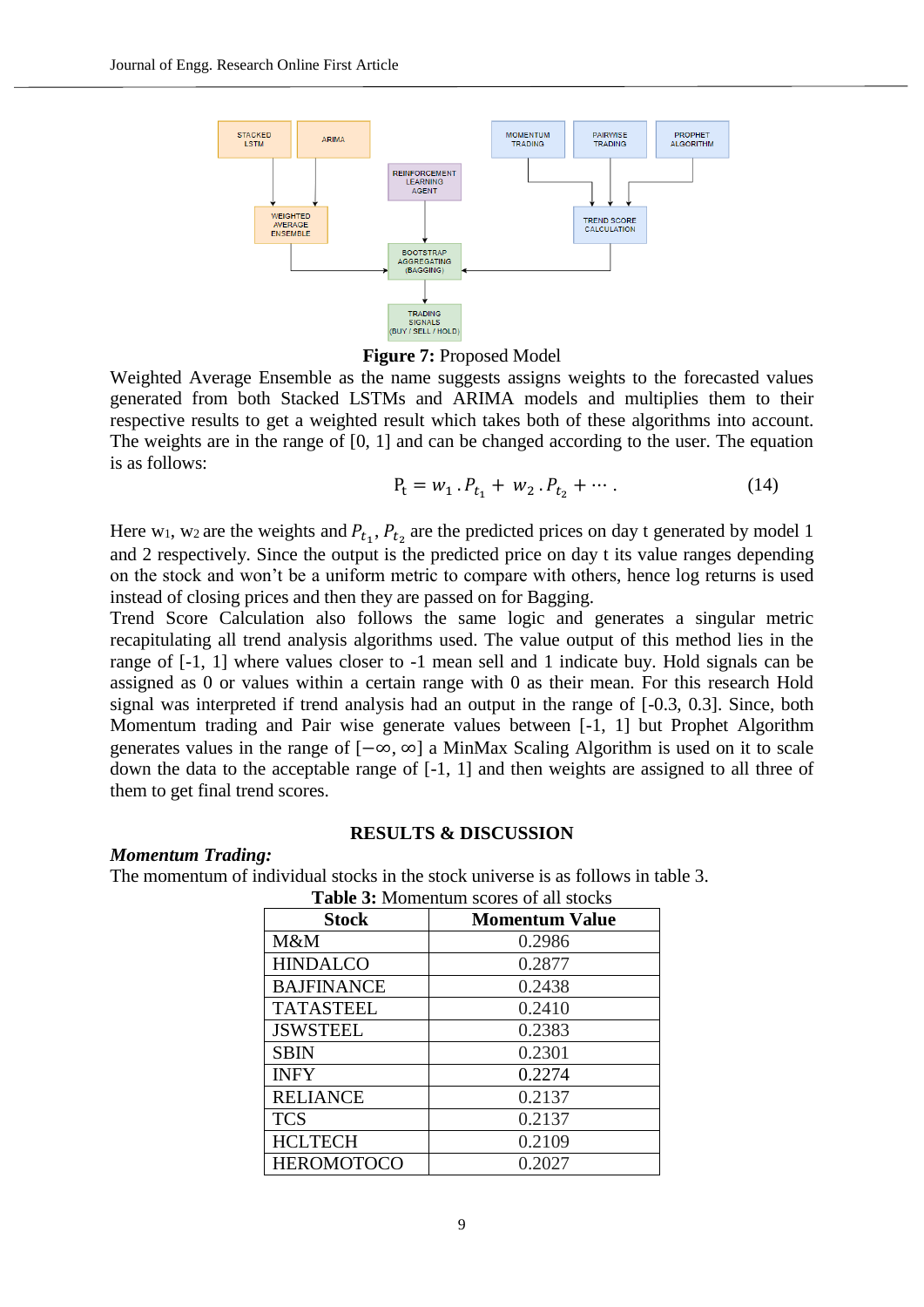| <b>UPL</b>        | 0.2027 |
|-------------------|--------|
| <b>ADANIPORTS</b> | 0.1918 |
| <b>GAIL</b>       | 0.1863 |
| <b>SHREECEM</b>   | 0.1808 |
| <b>ULTRACEMCO</b> | 0.1671 |
| <b>BPCL</b>       | 0.1644 |
| <b>POWERGRID</b>  | 0.1644 |
| <b>ONGC</b>       | 0.1616 |
| <b>NESTLEIND</b>  | 0.1616 |
| <b>MARUTI</b>     | 0.1534 |
| <b>HINDUNILVR</b> | 0.1472 |
| <b>LT</b>         | 0.1425 |
| <b>HDFC</b>       | 0.1342 |
| <b>NTPC</b>       | 0.1233 |
| ЮC                | 0.1095 |

According to this data, the top performing stocks are M&M, HINDALCO, BAJFINANCE, TATASTEEL and JSWSTEEL so it's a signal to buy these stocks. The top dropping stocks are IOC, NTPC, HDFC, LT and HINDUNILVR which indicates a plummet in their values so a sell or short signal is generated for them. According to this if a long only strategy is followed, a mean return of the stock universe comes out as -70.561 INR for 5 days which means if we buy 1 share in all of the stocks listed we will make a 70 INR average loss for each share however if only the top performing stocks are invested in, the mean return is equal to 67.303 INR.

Although this result seems promising, upon conducting a one tailed t-test on the results, a pvalue of 0.176 is calculated. Since  $p$ -value  $> 0.05$ , the hypothesis that the portfolio mean is not significantly greater than global mean stands therefore momentum as a stand-alone strategy for trading fails. Also the accuracy of this algorithm is only 55.61% when tested on 1825 days.

# *Pair-Wise Trading:*

Stocks deemed to be similar (using cosine similarity) to a selected stock and it's calculated score predicting a price increase or decrease is shown in Table 4. Since log returns is used in this case as we are comparing a stock value to others and a need for standardization rises the mean return of the stock universe is 0.24 and the mean return of our predicted to increase stocks i.e. BPCL, NTPC, TCS, HCLTECH, SBIN, SHREECE, HINDUNILVR, M&M and LT is 0.261. Although these numbers are small the difference between them is huge as inverse log of 0.261 gives 1.296 which means a 29.6% profit on total investment. Since these are log return values, the method of mean return calculation changes, here instead of buying 1 share in each stock we are buying a number of shares with total monetary value equal to the greatest valued share in the stock universe. This means if 100 INR is the highest valued stock in the universe we will be buying 100 shares of a 1 INR stock instead of only 1 share as done previously. Hence, upon conducting a one-tailed t-test on this data, a p-value of 0.07 is calculated. Though this value is still greater than 0.05 and null hypothesis still holds but it is far better than momentum trading and an accuracy of 67% is also seen when pair wise trading had been tested for 2600 days.

**Table 4:** Pairwise Similarity Table

| Tuble is that who building tuble |                       |        |  |  |  |
|----------------------------------|-----------------------|--------|--|--|--|
| Stock                            | <b>Similar Stocks</b> | Score  |  |  |  |
| <b>INGC</b>                      | GAIL, TATASTEEL, IOC  | 0.0116 |  |  |  |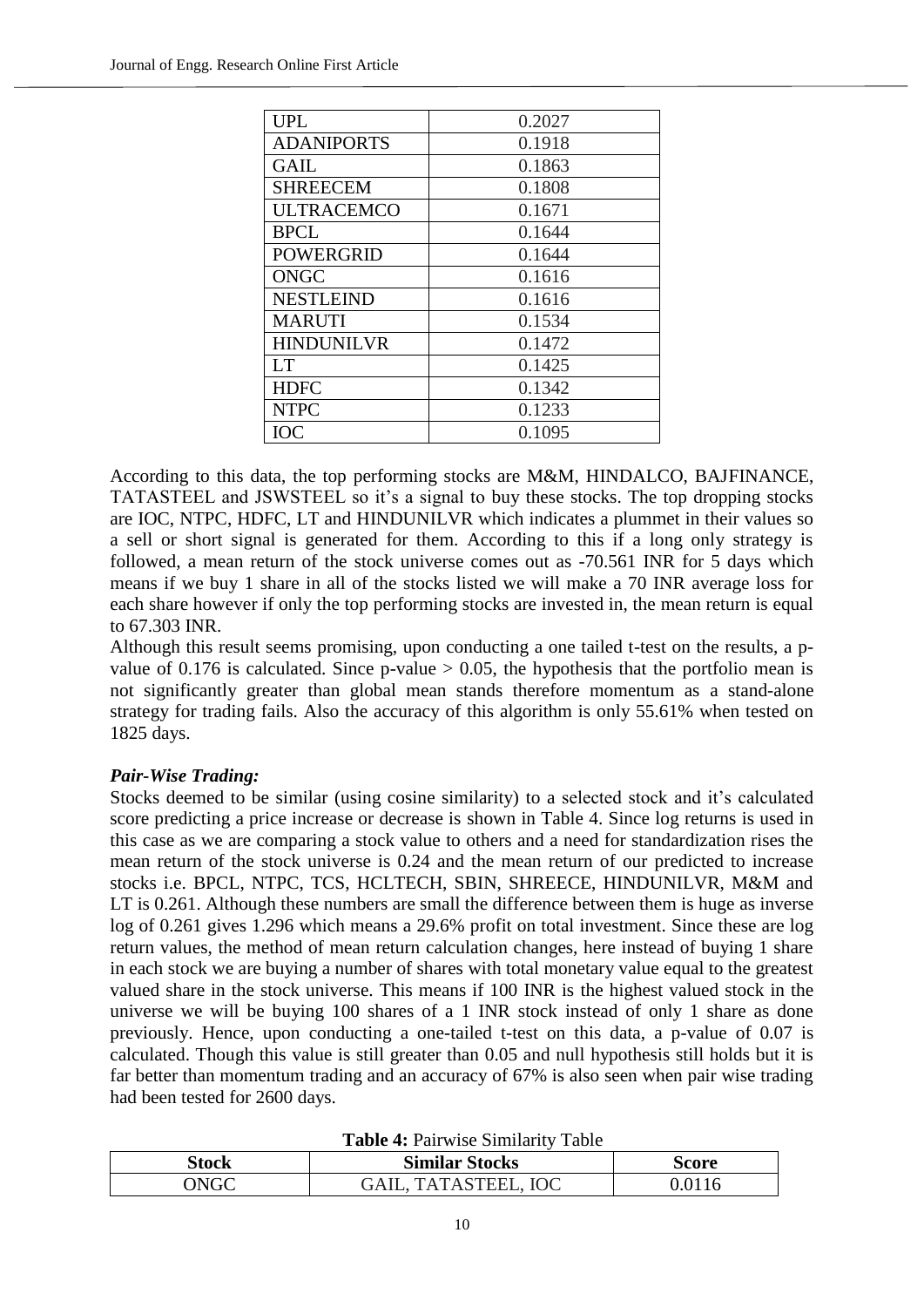| <b>GAIL</b>       | ONGC, HINDALCO, TATASTEEL | $-0.0103$ |
|-------------------|---------------------------|-----------|
| <b>MARUTI</b>     | JSWSTEEL, LT, ULTRACEMCO  | 0.0054    |
| <b>HEROMOTOCO</b> | MARUTI, JSWSTEEL, HCLTECH | $-0.0144$ |
| <b>NESTLEIND</b>  | HINDUNILVR, LT, RELIANCE  | $-0.0072$ |
| <b>ULTRACEMCO</b> | SHREECEM, LT, JSWSTEEL    | $-0.061$  |
| <b>HINDUNILVR</b> | NESTLEIND, MARUTI,        | 0.0489    |
|                   | <b>ULTRACEMCO</b>         |           |
| <b>IOC</b>        | BPCL, ONGC, GAIL          | 0.0061    |
| <b>LT</b>         | ULTRACEMCO, BAJFINANCE,   | 0.0864    |
|                   | <b>SHREECEM</b>           |           |
| <b>RELIANCE</b>   | HCLTECH, UPL, TCS         | 0.0879    |
| <b>BPCL</b>       | IOC, LT, GAIL             | 0.015     |
| <b>ADANIPORTS</b> | LT, ULTRACEMCO, HINDALCO  | $-0.0626$ |
| <b>BAJFINANCE</b> | LT, HDFC, SBIN            | $-0.0337$ |
| M&M               | GAIL, TATASTEEL, ONGC     | 0.0504    |
| <b>INFY</b>       | HCLTECH, TCS, RELIANCE    | 0.0007    |
| <b>TCS</b>        | HCLTECH, INFY, UPL        | 0.0196    |
| <b>NTPC</b>       | POWERGRID, LT, IOC        | 0.0187    |
| <b>HDFC</b>       | SBIN, BAJFINANCE, LT      | 0.005     |
| <b>JSWSTEEL</b>   | HINDALCO, TATASTEEL,      | 0.0106    |
|                   | <b>ULTRACEMCO</b>         |           |
| <b>HCLTECH</b>    | INFY, TCS, JSWSTEEL       | 0.02      |
| <b>POWERGRID</b>  | NTPC, ONGC, IOC           | 0.0067    |
| <b>SBIN</b>       | HDFC, TATASTEEL, HINDALCO | 0.0226    |
| <b>SHREECEM</b>   | ULTRACEMCO, LT, HDFC      | 0.0279    |
| <b>TATASTEEL</b>  | HINDALCO, JSWSTEEL, GAIL  | $-0.0112$ |
| <b>HINDALCO</b>   | JSWSTEEL, TATASTEEL, GAIL | 0.0494    |
| <b>UPL</b>        | LT, JSWSTEEL, ADANIPORTS  | 0.0003    |

# *Modified Prophet Algorithm:*

The following graphs in figure 8 plot daily seasonality and trend obtained for a stock using Facebook's prophet algorithm.

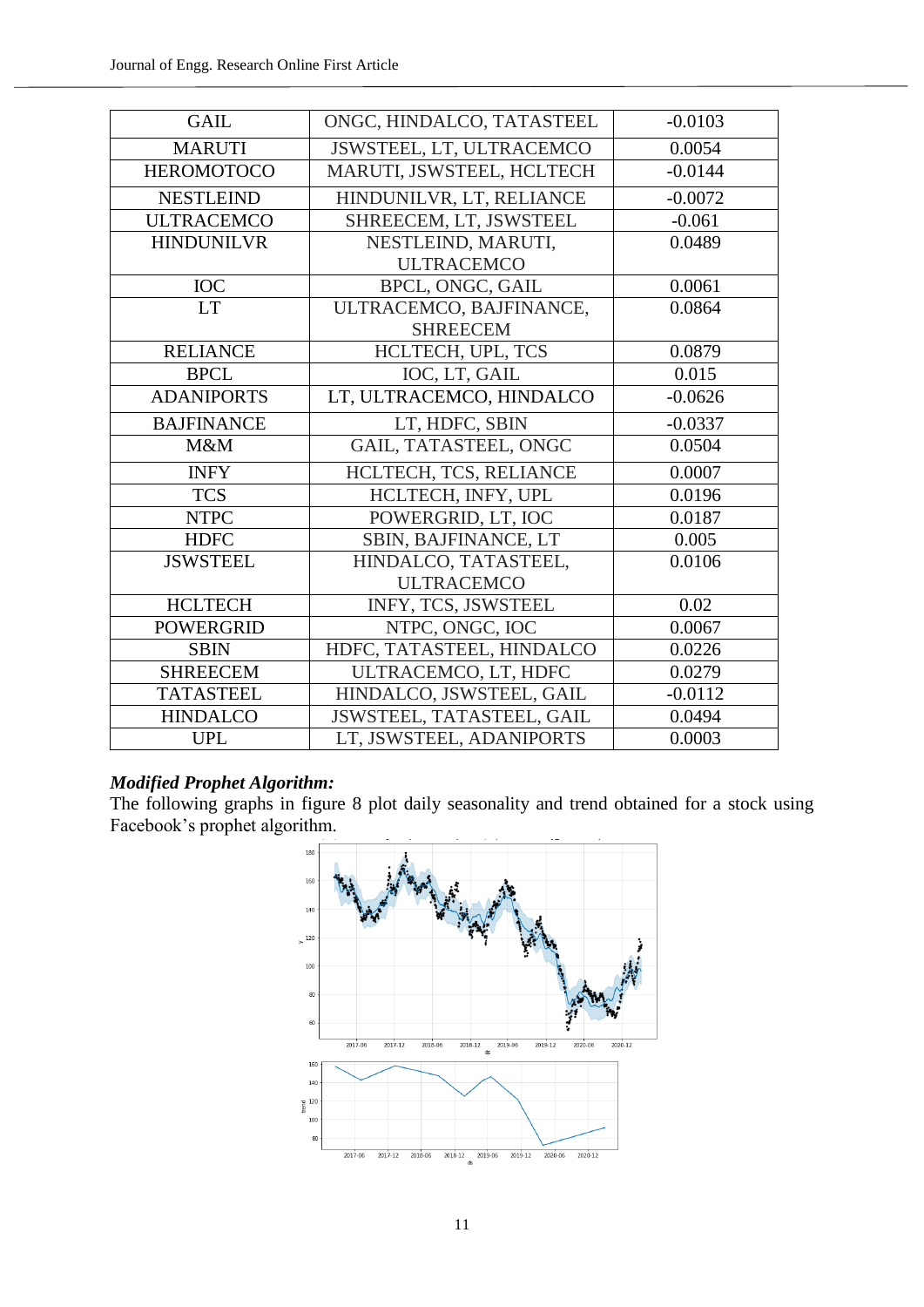# **Figure 8:** Facebook Prophet Algorithm trend analysis for ONGC

For the dates  $22<sup>nd</sup>$  Feb. 2021 to 5<sup>th</sup> Mar. 2021 (10 days) window the trend values for 6<sup>th</sup> Mar. 2021 is as mentioned in the table 5 below:

| <b>Table 5:</b> Prophet Analysis Table.<br><b>Trend</b><br><b>Stock</b><br><b>Inference</b> |              |            |  |
|---------------------------------------------------------------------------------------------|--------------|------------|--|
|                                                                                             | <b>Value</b> |            |  |
| <b>ONGC</b>                                                                                 | 1.481        | Buy        |  |
| <b>GAIL</b>                                                                                 | 0.122        | Hold       |  |
| <b>MARUTI</b>                                                                               | 2.762        | Buy        |  |
| <b>HEROMOTOCO</b>                                                                           | 0.750        | Hold       |  |
| <b>NESTLEIND</b>                                                                            | 3.488        | Buy        |  |
| <b>ULTRACEMCO</b>                                                                           | 3.171        | Buy        |  |
| <b>HINDUNILVR</b>                                                                           | 1.895        | <b>Buy</b> |  |
| <b>IOC</b>                                                                                  | 3.425        | Buy        |  |
| <b>LT</b>                                                                                   | $-0.651$     | Sell       |  |
| <b>RELIANCE</b>                                                                             | 3.408        | Buy        |  |
| <b>BPCL</b>                                                                                 | 3.321        | Buy        |  |
| <b>ADANIPORTS</b>                                                                           | 3.620        | Buy        |  |
| <b>BAJFINANCE</b>                                                                           | 0.256        | Hold       |  |
| M&M                                                                                         | $-1.226$     | Sell       |  |
| <b>INFY</b>                                                                                 | 3.215        | Buy        |  |
| <b>TCS</b>                                                                                  | 2.250        | Buy        |  |
| <b>NTPC</b>                                                                                 | 3.385        | <b>Buy</b> |  |
| <b>HDFC</b>                                                                                 | $-2.223$     | Sell       |  |
| <b>JSWSTEEL</b>                                                                             | 0.934        | Buy        |  |
| <b>HCLTECH</b>                                                                              | 3.287        | <b>Buy</b> |  |
| <b>POWERGRID</b>                                                                            | $-0.046$     | Hold       |  |
| <b>SBIN</b>                                                                                 | $-0.906$     | Sell       |  |
| <b>SHREECEM</b>                                                                             | 2.582        | Buy        |  |
| <b>TATASTEEL</b>                                                                            | 2.563        | Buy        |  |
| <b>HINDALCO</b>                                                                             | 2.498        | Buy        |  |
| <b>UPL</b>                                                                                  | 3.306        | Buy        |  |

**Table 5:** Prophet Analysis Table.

In this, all stocks with values in range  $[-0.75, 0.75]$  are marked as Hold, others with positive values are given Buy signals and remaining negative valued stocks have a Sell Signal. Similar to Pairwise Trading, using log returns will give more accurate test results hence if we take only the top performing stocks i.e. BPCL, NTPC, RELIANCE, IOC, NESTLEIND and ADANIPORTS, portfolio mean return equals 0.395 whereas the stock universe mean return remains the same at 0.24. These numbers are already much better than both momentum and pairwise trading and conducting a one tailed t-test on this only reinforces the statement by giving a p-value of 0.035 which means null hypothesis is rejected and portfolio returns are significantly greater than stock universe. The model also gives an accuracy of 84.6% when tested for 1000 data points.

# *Auto Regressive Integrated Moving Average(ARIMA):*

The scores generated depending on how much the prices are expected to move in the span of 100 days for each stock are as Table 6:

# **Table 6:** ARIMA Results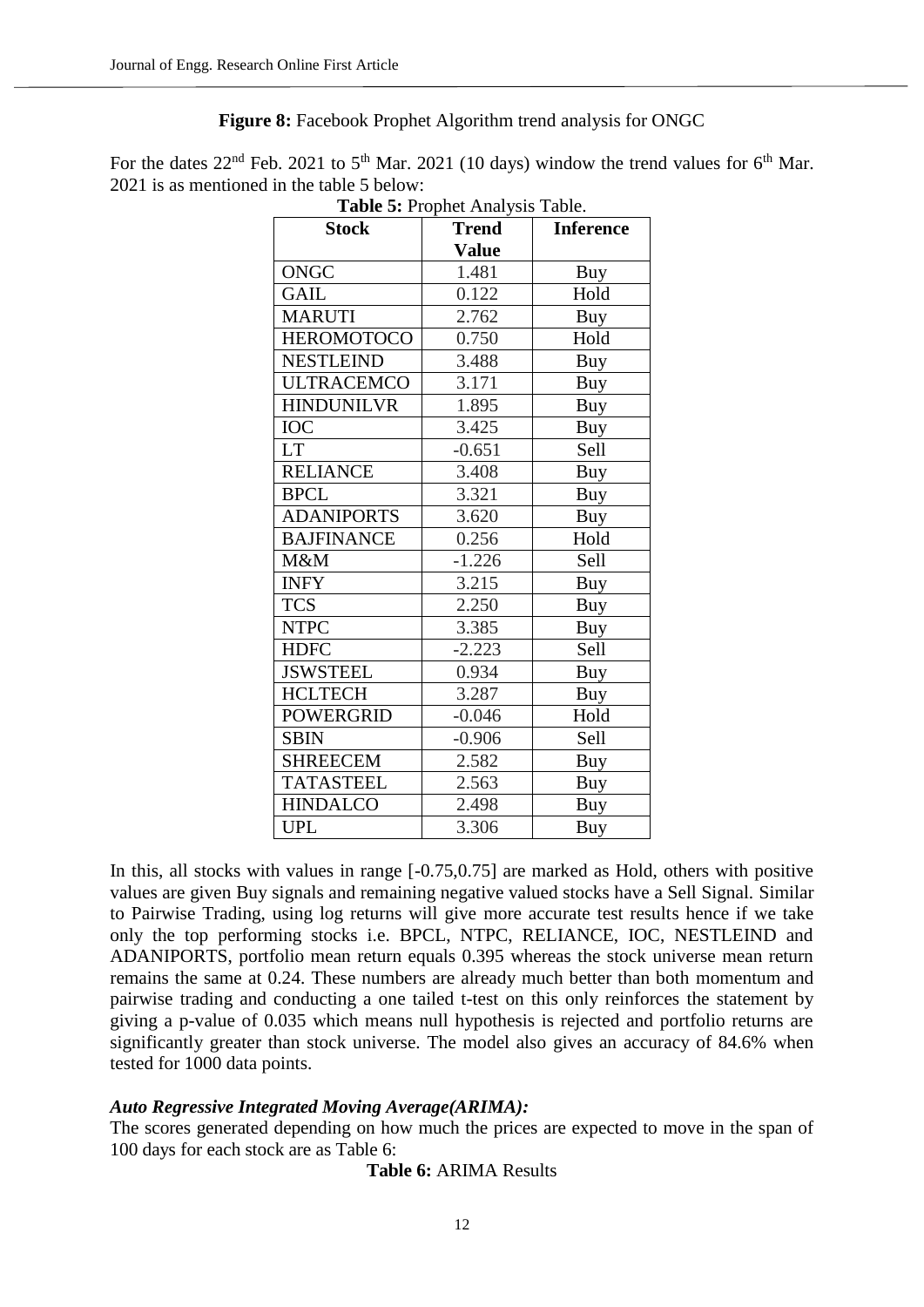| <b>Stock</b>      | <b>ARIMA Score</b> |
|-------------------|--------------------|
| <b>SHREECEM</b>   | 26.401             |
| <b>BAJFINANCE</b> | 4.015              |
| <b>POWERGRID</b>  | 2.283              |
| M&M               | 0.402              |
| <b>ULTRACEMCO</b> | 0.166              |
| <b>IOC</b>        | 0.011              |
| <b>BPCL</b>       | $-1.139$           |
| <b>SBIN</b>       | $-1.527$           |
| <b>HINDUNILVR</b> | $-1.869$           |
| <b>RELIANCE</b>   | $-1.978$           |
| <b>TCS</b>        | $-2.116$           |
| <b>HCLTECH</b>    | $-2.246$           |
| <b>GAIL</b>       | $-2.658$           |
| <b>INFY</b>       | $-2.954$           |
| <b>ONGC</b>       | $-3.056$           |
| <b>JSWSTEEL</b>   | $-3.134$           |
| <b>NTPC</b>       | $-3.346$           |
| <b>LT</b>         | $-3.779$           |
| <b>HDFC</b>       | $-5.166$           |
| <b>ADANIPORTS</b> | $-7.132$           |
| <b>HINDALCO</b>   | $-8.169$           |
| <b>TATASTEEL</b>  | $-17.252$          |
| <b>HEROMOTOCO</b> | $-17.957$          |
| <b>NESTLEIND</b>  | $-20.927$          |
| <b>MARUTI</b>     | $-31.054$          |

By considering the top 6 performing stocks in this case which are SHREECEM, BAJFINANCE, POWERGRID, M&M, ULTRACEMCO and IOC as our portfolio the mean return for after a total of 100 days of back testing is 2.55 and the global mean for stock universe after 100 days' equals 1.77. This implies a profit is generated and by conducting a one tailed t-test a p-value of 0.03 is calculated which means that the mean return of the portfolio is significantly greater than the stock universe.

If the forecasting accuracy is analysed instead of the scores, the following metrics are observed when comparing predicted returns and actual returns:

| <b>Evaluation Metric</b>        | <b>Value</b> |
|---------------------------------|--------------|
| Mean Absolute Percentage Error  | 0.0344       |
| Mean Error                      | $-0.047$     |
| Mean Absolute Error             | 4.056        |
| Root Mean Square Error          | 8.901        |
| MinMax Error                    | 1.01         |
| <b>AutoCorrelation Function</b> | 0.78         |
| Correlation                     | 0.957        |

**Table 7:** ARIMA model Analysis

A plot of the actual returns vs back tested data of ONGC since it was listed on 3<sup>rd</sup> January 2005 is shown in figure 9.

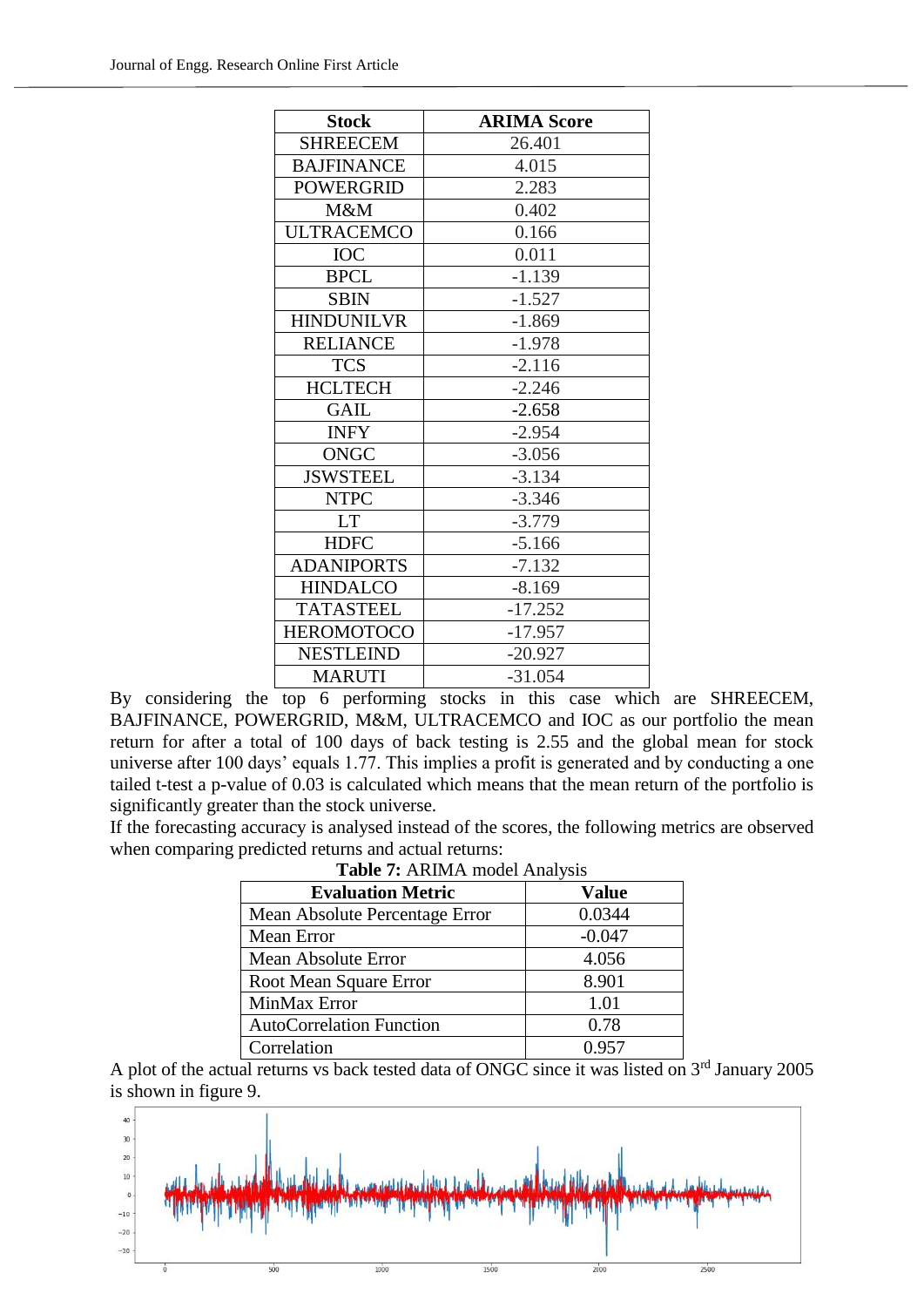# **Figure 9:** ONGC Stock 5 day return plotted in blue and the ARIMA forecasted return calculated for each day plotted in red

# *Stacked Attention based Long Short Term Memory(LSTM):*

To build a robust and accurate LSTM model, standardization is a crucial step during preprocessing. This is because having different valued features between each stock value will cause the network to assign the weights based on a false prioritization manner. Stocks having large market capitalization will be influencing the model more as compared to mid-caps and small-caps, hence using log returns and further adding a standard scaler to the pre-processing pipeline is beneficial. The dataset after this stage is standardized and is shown in figure 10.



**Figure 10:** Standardized log return vs frequency graph of GAIL When this data is passed through the LSTM, a Mean Squared Error (MSE) of only  $5.9 * 10^{-3}$ on training data and  $6.2 \times 10^{-3}$  on valuation data is observed after training the model for 50 epochs per stock. Clearly so far the Attention based LSTM generated the best results and figure 11 accurately represents how the model performs for the GAIL stock.



**Figure 11:** LSTM model output for GAIL

If zoomed in on the future data part of the plot which means 25 days in future from the last day present in the dataset, it is observed that after 5 days the curve starts to flatten out as shown in figure 12. This is because our model is trained on 5 days' period log returns so even the scope of the model is for predicting weekly prices of a stock rather than monthly stock volatility.



**Figure 12:** Zoomed In plot of Future for GAIL

# *Reinforcement Learning Agent:*

The RL agent generated a profit of 130% after iterating through 50 episodes when back tested on ONGC for the period of 2016-2019. The reason 2020 and 2021 were not used is that the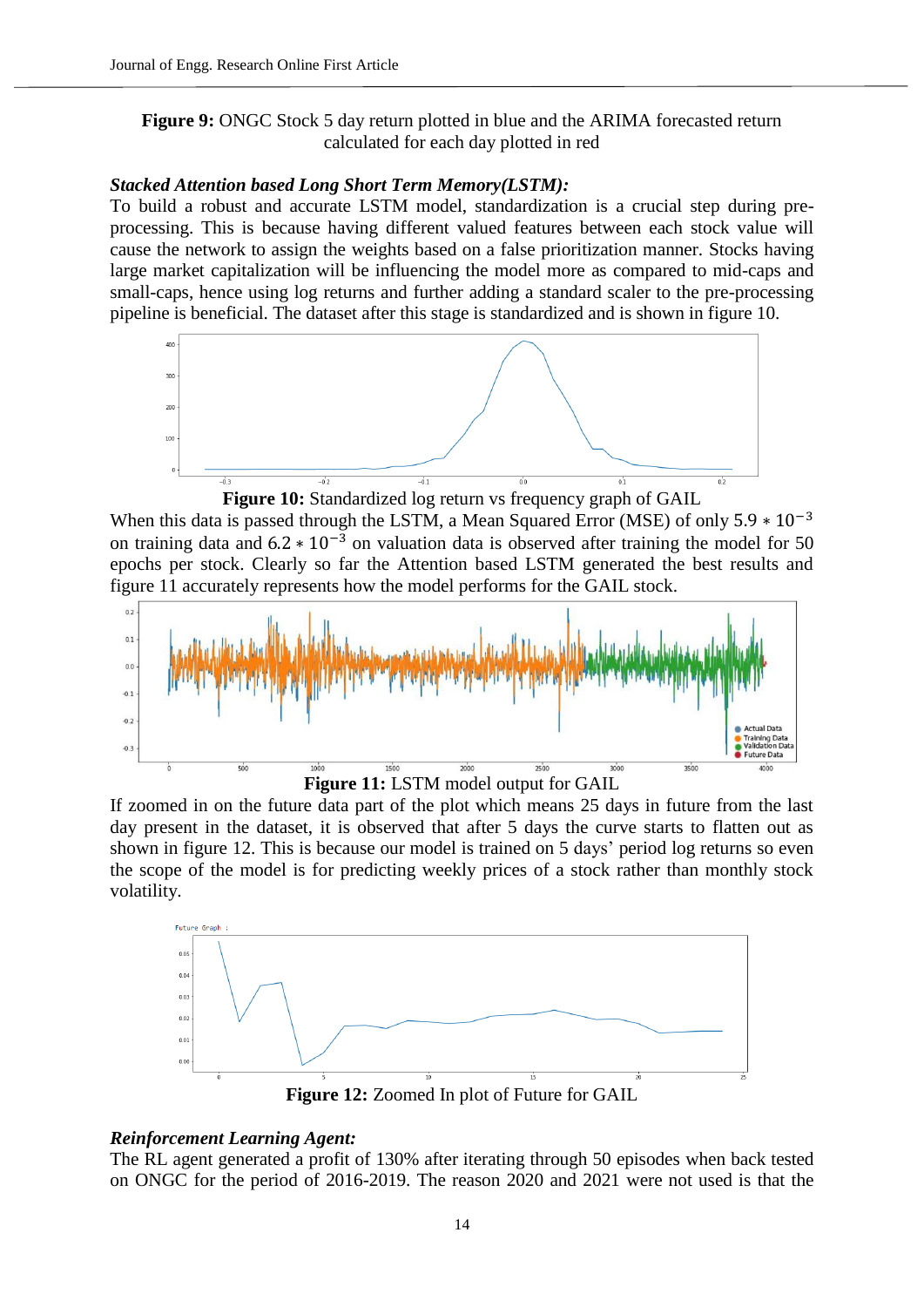Covid-19 pandemic which struck then crashed the markets and created an outlier phenomenon, hence considering them in this study of the RL agent would have given inaccurate results. The output of the agent is a series of trading signals being generated daily and in the back-end a queue stores the data of these signals and calculates the total profit as well as profit per sell order. Figure 13 shows how these signals are being used and how profits are being calculated.<br>
Buy: 95.15INR on 2018-06-07

Buy: 97.08INR on 2018-06-08 Sell: 96.47INR | Profit: 1.32INR on 2018-06-11 Sell: 91.91INR | Profit: -5.17INR on 2018-06-12 Buy: 55.83INR on 2018-07-05 Sell: 58.23INR | Profit: 2.41INR on 2018-07-09 Buy: 103.57INR on 2018-08-27 Sell: 106.22INR | Profit: 2.65INR on 2018-08-29 Buy: 116.35INR on 2018-09-24<br>Sell: 120.95INR | Profit: 4.61INR on 2018-09-25 Buy: 80.96INR on 2018-10-16<br>Sell: 72.72INR | Profit: -8.24INR on 2018-10-17 Buy: 50.54INR on 2018-10-30 Buy: 51.02INR on 2018-10-31 Buy: 53.81INR on 2018-11-01 Buy: 61.20INR on 2018-11-02 Buy: 55.14INR on 2018-11-05 Sell: 69.45INR | Profit: 18.91INR on 2018-11-14 Sell: 64.96INR | Profit: 13.94INR on 2018-11-15 Sell: 59.27INR | Profit: 5.45INR on 2018-11-16

# **Figure 13:** RL Agent Output

## *Ensembled Model:*

When compared, all the models individually can be ranked as the most accurate (i.e. LSTM) to the least accurate one (i.e. Momentum Trading) however using the ensemble model this research has further increased the accuracy observed by any of the mentioned stand-alone algorithms generating a profit of approximately 250% of the initial value invested over the span of 5 years with an accuracy of 91%. The weights used for each model is as follows:

# **Forecasting Algorithms:**

| $LSTM: 80\%$ |                                                             |     |  |
|--------------|-------------------------------------------------------------|-----|--|
| ARIMA: 20%   |                                                             |     |  |
|              | <b>Trend Analysis Algorithms (Trend Score Calculation):</b> |     |  |
|              | FB-Prophet Algorithm:                                       | 45% |  |
|              | Pair-Wise Trading: 30%                                      |     |  |
|              | Momentum Trading: 25%                                       |     |  |
|              |                                                             |     |  |
|              | Final Weights (Ragging):                                    |     |  |

## **Final Weights (Bagging):**

| Forecasting Algorithms: 55% |     |
|-----------------------------|-----|
| Trend Analysis:             | 35% |
| RL Agent:                   | 10% |

According to the ensemble model, the top performing stocks are: SHREECEM and BAJAJFINANCE and these stocks generated the highest returns as well over the period of 2010 to 2020 which is evident in figure 14a and figure 14b. The worst performer according to our model came out to be ONGC and the net profit generated by this stock in our portfolio was only 5% of the total profit earned. This is also evident by looking at the OHLC data of ONGC graphically represented in figure 14c.

In figure 14a and 14b, the trend of SHREECEM and BAJAJFINANCE is an upward slope so buying at an early stage and selling at the end stage was the most profitable decision. The ensemble model generated more buy signals in the years 2010 – 2013 and generated more sell signals in the period 2018-2020 for both of these stocks. Conversely, for ONGC (Figure 14c)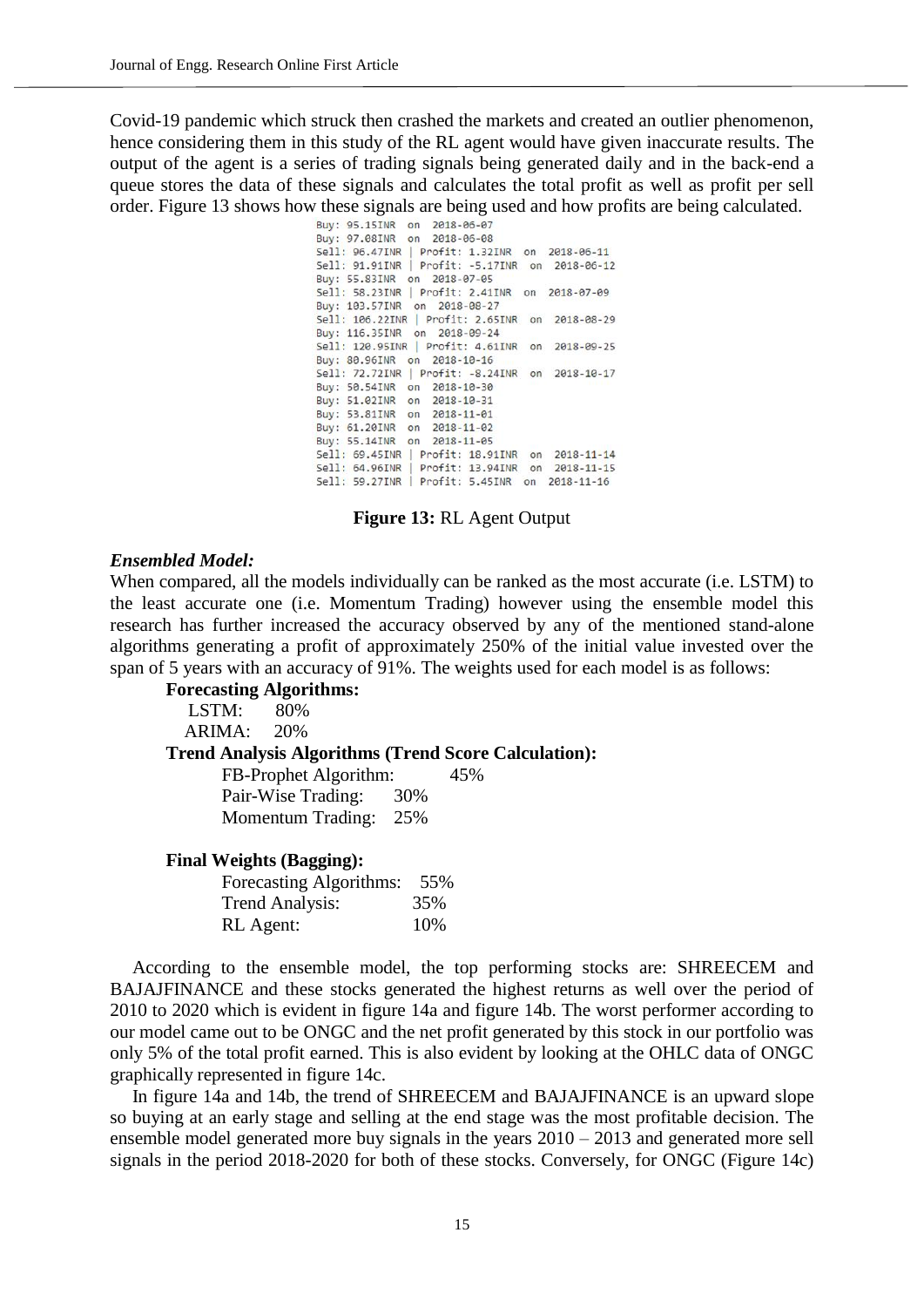the period between 2015-2017 had more sell signals which prompted the trading model to go into negative portfolio returns on ONGC.



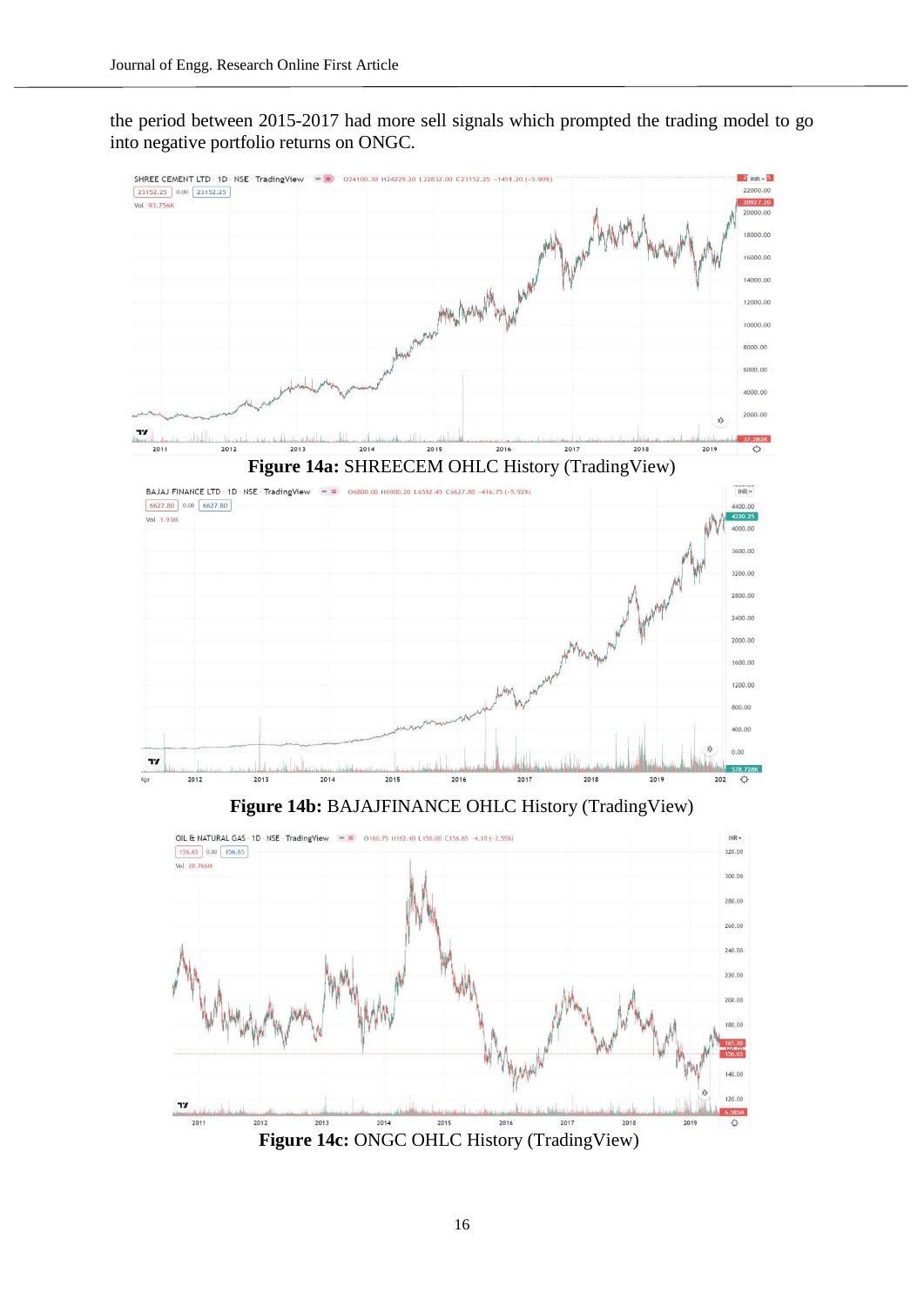## **CONCLUSION AND FUTURE WORK**

This paper analyses and ensembles multiple trading strategies and tries to bridge the differences between fundamental and quantitative trading using statistical and deep learning models. Statistical Models include Momentum Trading, Pair-wise Trading, Facebook's Prophet Algorithm and ARIMA whereas Deep Learning Models used were Stacked Attention based LSTMs and a Q-Learning based RL trading agent. Since each and every model mentioned here has its own set of pros and cons, using a model which tries to handle all of these different approaches and give a cumulative singular result, drastically reduces an investor's uncertainty about which models to follow and when one model should be preferred over the other. This approach also increases the total accuracy of the trade price forecasting system and aids the investors to make their informed decision. The higher accuracy results in the proposed model, LSTM and Modified Prophet Algorithm further bolsters this statement. Moreover, this research also shows how traditional strategies like momentum based trading and pair wise trading are inferior to the current algorithms used to predict market fluctuations and also how the deep learning algorithms are outperforming statistical models.

The results from these models can further be improved by using more complex LSTMs and also training a better RL agent for more number of episodes which due to computation limitations could not be done in this research. Also, incorporating Natural Language Processing for analysing news, government policies and company financial reports and Computer Vision Algorithms to scope out potential growth of a sector (For example, using satellite images to find growing cities helps in predicting a growth within the construction and housing sector of that region) and graph reading would give even robust results as they include more information about a stock than a simple OHLS dataset.

#### **REFERENCES**

- **Alazab, M., Khan, S., Krishnan, S. S. R., Pham, Q.-V., Reddy, M. P. K., & Gadekallu, T. R. 2020.** A multidirectional LSTM model for predicting the stability of a smart grid. IEEE Access, 8, 85454-85463.
- **Ariyo, A. A., Adewumi, A. O., & Ayo, C. K. 2014.** Stock price prediction using the ARIMA model. Paper presented at the 2014 UKSim-AMSS 16th International Conference on Computer Modelling and Simulation.
- **AS, S. 2013.** A study on fundamental and technical analysis. International Journal of Marketing, Financial Services & Management Research, 2(5), 44-59.
- **Ashfaq, N., Nawaz, Z., & Ilyas, M. 2021.** A comparative study of Different Machine Learning Regressors For Stock Market Prediction. arXiv preprint arXiv:2104.07469.
- **Basha, S. M., & Rajput, D. S. 2018.** A supervised aspect level sentiment model to predict overall sentiment on tweeter documents. International Journal of Metadata, Semantics and Ontologies, 13(1), 33-41.
- **Basha, S. M., & Rajput, D. S. 2019.** Survey on Evaluating the Performance of Machine Learning Algorithms: Past Contributions and Future Roadmap Deep Learning and Parallel Computing Environment for Bioengineering Systems (pp. 153-164): Elsevier.
- **Basha, S. M., Rajput, D. S., & Vandhan, V. 2018.** Impact of gradient ascent and boosting algorithm in classification. International Journal of Intelligent Engineering and Systems 11 (1), 41-49
- Das, B., & Chakrabarty, D. 2016. Newton's forward interpolation: representation of numerical data by a polynomial curve. International Journal of Statistics and Applied Mathematics, 1(2), 36-41.
- **Diamond, P. 1990.** Pairwise credit in search equilibrium. The Quarterly Journal of Economics, 105(2), 285-319.
- **Foltice, B., & Langer, T. 2015.** Profitable momentum trading strategies for individual investors. Financial Markets and Portfolio Management, 29(2), 85-113.
- **Idrees, S. M., Alam, M. A., & Agarwal, P. 2019.** A prediction approach for stock market volatility based on time series data. IEEE Access, 7, 17287-17298.
- **Li, Y., Zheng, W., & Zheng, Z. 2019.** Deep robust reinforcement learning for practical algorithmic trading. IEEE Access, 7, 108014-108022.